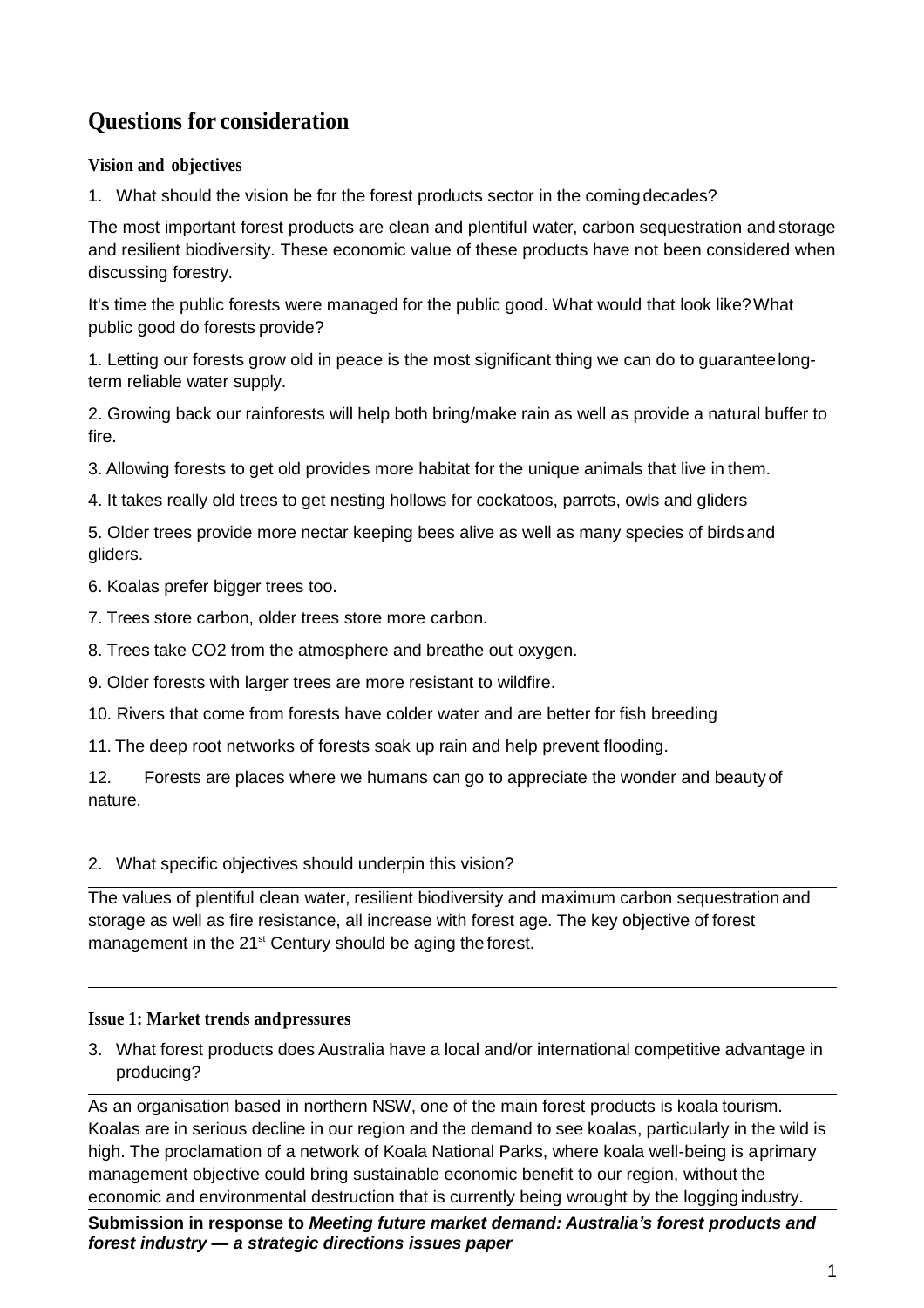4. What is the potential demand for forest products in the coming decades?

With global temperatures increasing exponentially, the need for maximum sustainablewater production is the most valuable forest product. Any management activity which prejudices water yield, as does current logging, is irresponsible and places in jeopardy the ability of coastal communities dependent on forested water catchments.

5. How can Australia best position itself for this demand, both nationally and internationally?

Australia needs to recognise that our forests are unique, many of the species that live in them are unique, and Antarctica aside, we are the driest continent on earth. We need to build asmarter economy which is not one based around trashing our environment in an effort to supply world markets with low-value fibre such as woodchips.

6. What are the other drivers or disruptions that will potentially affect supply and/or demand?

There has been no genuine recognition either from the Australian Government or thelogging industry of the serious implications of climate change for our nation. Climate change, if current trends continue, will disrupt all aspects of our society. Clearly prevention is preferable. Preventing carbon release from logging native forests would both decrease Australia's emissionswhile improving the chance of our forests surviving into the next century. Current logging practices, which dry out and degrade our forests, will almost certainly lead to their collapse.

## **Issue 2: Emerging uses and markets**

7. Which emerging forest products have the greatest potential forAustralia?

Nature based tourism and water production.

8. What are some of the barriers to the development and/or uptake of these emerging forest products in Australia?

Governments that insist on propping up unsustainable industries with subsidies and anticompetitive trading practices, while refusing to consider that ecosystem services and values that intact forests provide.

9. What opportunities exist to better utilise wood resources?

Better plantation management and planning including mixed species woodlots that over time will provide sawlogs via a light selective logging process.

## **Issue 3: Forest resources**

10. What is required to ensure the plantation estate is able to meet future demand forforest products?

Stop subsidising public land logging.

**Submission in response to** *Meeting future market demand: Australia's forest products and forest industry — a strategic directions issues paper*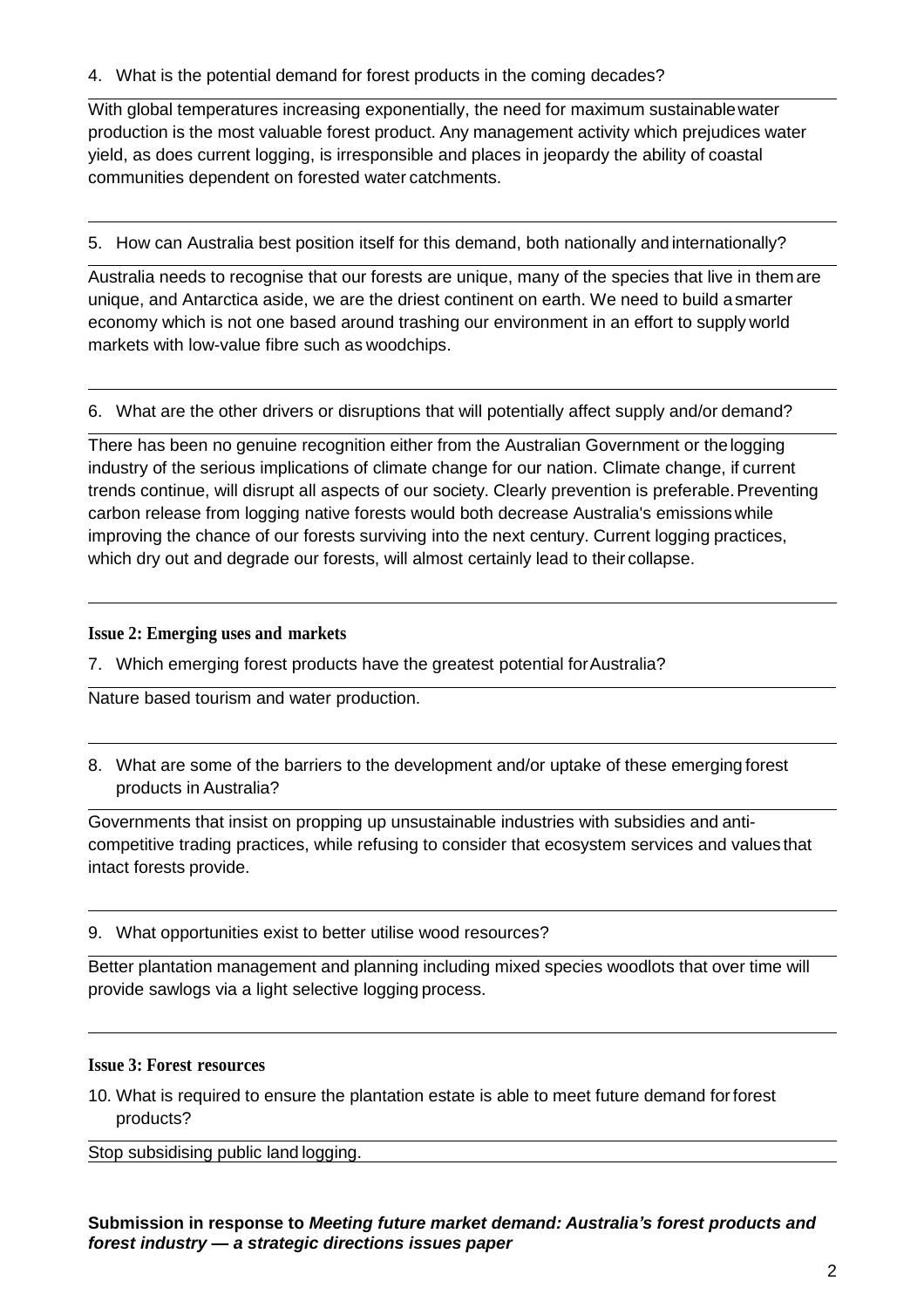Better plantation planning, so they are not having unintended impacts on regional water supplies in terms of both water use and contamination as a result of chemical applications or sloperun-off.

11. What is required to ensure the native forest estate is able to meet future demand for forest products?

Allow it to grow old. This will increase both water yield and carbon storage capacity, both farmore valuable products than the current logging industry creates. There is also the potential for significant employment and training opportunities in forest restoration.

12. What opportunities are there to increase wood supply from farm forestry, private native forestry and Indigenous owned and managed lands?

Provide recognition for ecosystem services. This would increase the interest in allowing foreststo grow or regrow. When healthy forests get economic recognition then timber will be more highly valued and well-managed forestry operations will become a more desirable activity to engage in.

#### **Issue 4: Innovation, research and development**

13. What are the future research and development needs for Australia's forest products sector, and which of these needs are specific to strengths and opportunities in the Australian context?

Research is conclusive in support the assertions made in this submission, although more work could be done by baseline studies and then monitoring over time of the impact of forest aging on water yield, carbon storage including soil formation, fire resistance of older forests, biodiversity increase etc.

Research is also needed into plantation impacts on regional water catchment yields andbetter planning to ensure there are no unintended negative impacts on local communities due totruck movements etc.

14. What are the current inhibitors to private sector investment in research, development and extension and what role, if any, does the Australian Government potentially have in addressing these?

Provide response here

15. How can the framework for coordinating Australian forestry research and development be strengthened?

Provide response here

#### **Issue 5: Consumer and community engagement**

16. How can domestic and international consumers be better engaged on theenvironmental, economic and social credentials of Australian forest products?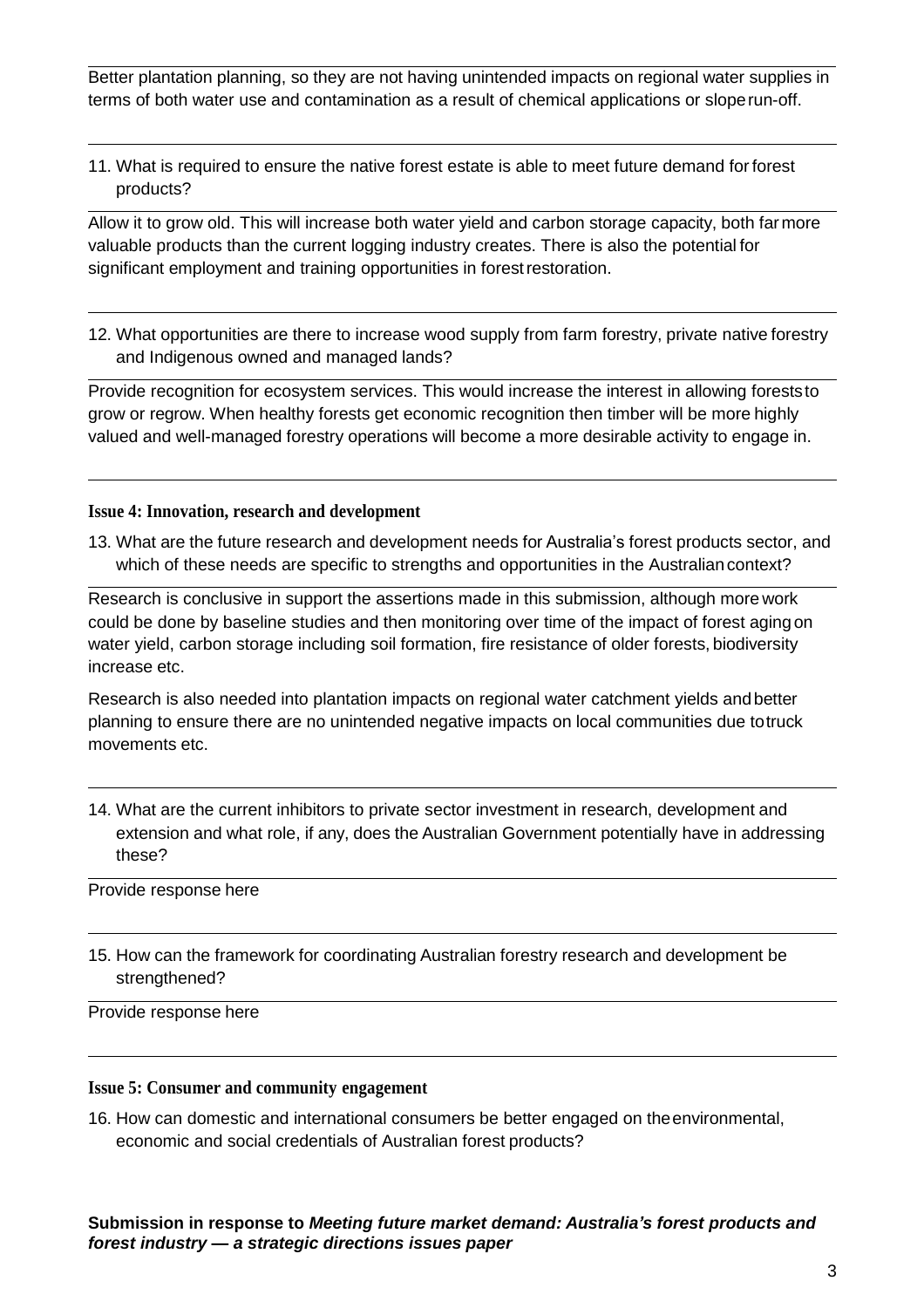As long as intensive logging of Australia's native forests, particularly on public land continues, there will be lack of credibility for the claims of the logging industry about sustainability. In ourregion, koala habitat is being logged for floorboards.

17. How important are consumer awareness programs to the future prosperity of the sector?

Consumers want forests protected and to source wood from sustainably managedplantations.

18. Can forest certification be better leveraged to achieve stronger demand and better prices for Australian forest products and, if so, how?

The Australian Forestry Standard certifies clearfelling and the destruction of oldgrowthand threatened species habitat. As such it is tainted and unlikely to have the credibility to leverage stronger demand.

#### **Issue 6: Strengthened regional approaches**

19. How could forestry hubs better utilise resources and promote greater efficienciesand innovation?

The opportunity for greater innovation was lost when the industry chose the woodchipping option and when foresters failed to recognise both the need to maintain connectivity of the forests in a largely intact and natural state, and failed to manage for the full suite of forest values particularly water and biodiversity.

Thus the opportunities to now access quality timber are limited...all those thousands oftrucks taking logs to the chipper... if those trees were still standing.... there would be opportunities.

Attached is a paper describing the history of over-cutting in north-east NSW

[https://d3n8a8pro7vhmx.cloudfront.net/ncec/pages/44/attachments/original/1427105796/The\\_Battl](https://d3n8a8pro7vhmx.cloudfront.net/ncec/pages/44/attachments/original/1427105796/The_Battle_for_Sustainable_Yields_is_Lost.pdf?1427105796) e for Sustainable Yields is Lost.pdf?1427105796

20. What have been the barriers to the establishment and efficient operation of forestry hubs to date, and what might be the role of the Australian Government in addressing these?

The Australian Government's subsidies to the logging industry and attempts to interfere inthe market via the tax breaks of the MIS scheme have left thousands of Australians seriously out of pocket and this market failure undermined public confidence. The logging industry needs to transition to sustainably managed, multi-species woodlots, where, like any business, they haveto pay for their inputs and don't get a free ride. It is ironic that the Government is still trying to prop up this failing industry and yet takes every opportunity to undermine the wind and solarrenewable sectors.

21. If additional forestry hubs are to be established, where would they best be located?